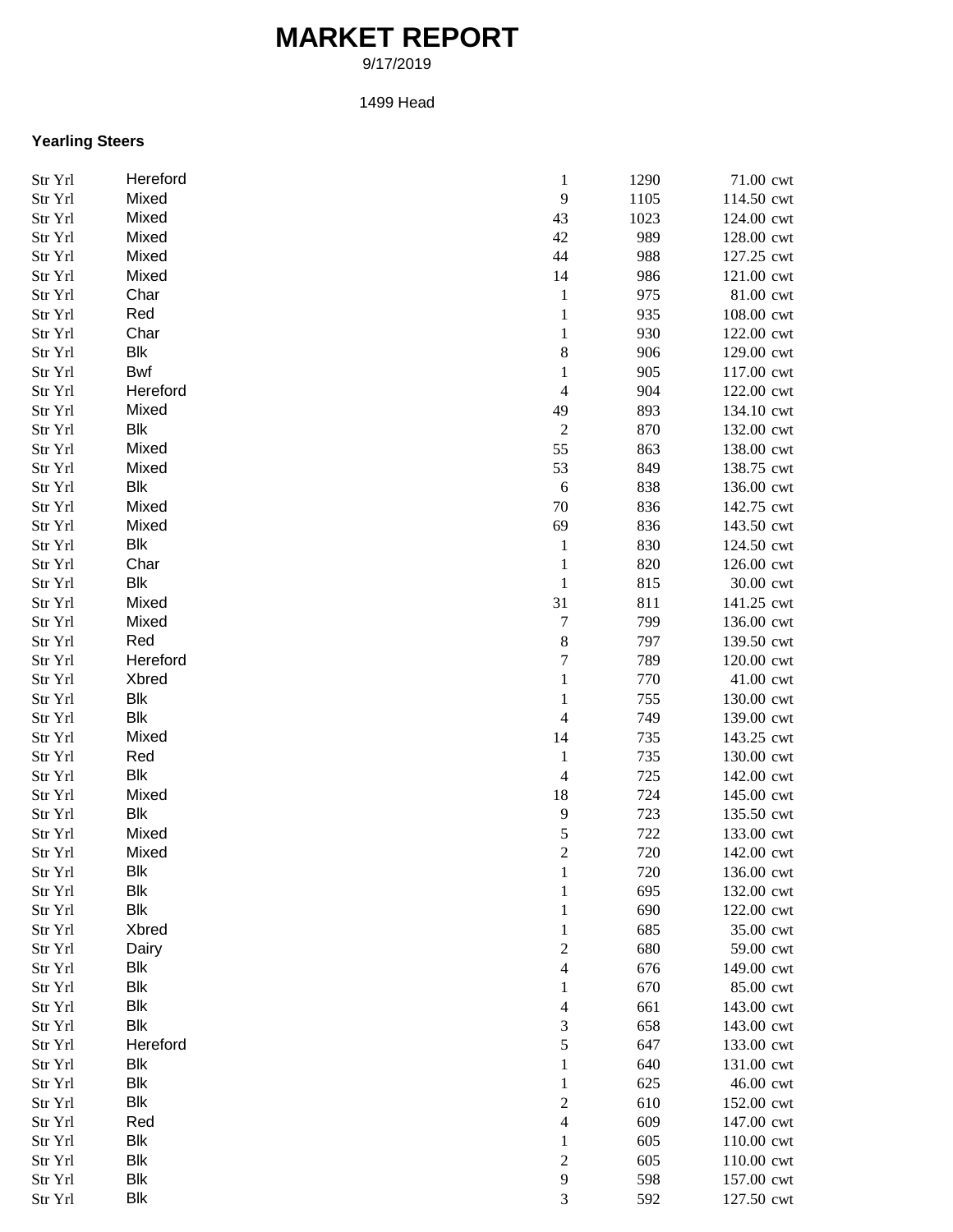| Str Yrl                 | Blk        | 3                        | 585 | 150.00 cwt   |
|-------------------------|------------|--------------------------|-----|--------------|
| Str Yrl                 | Red        | $\mathbf{1}$             | 580 | 71.00 cwt    |
| Str Yrl                 | Blk        | 10                       | 578 | 158.00 cwt   |
| Str Yrl                 | <b>Blk</b> | $\overline{c}$           | 578 | 147.00 cwt   |
| Str Yrl                 | Dairy      | $\overline{c}$           | 570 | 56.00 cwt    |
| Str Yrl                 | <b>Blk</b> | $\overline{\mathcal{L}}$ | 568 | 149.00 cwt   |
| Str Yrl                 | <b>Blk</b> | $\overline{\mathbf{c}}$  | 533 | 145.00 cwt   |
| Str Yrl                 | <b>Blk</b> | 3                        | 505 | 146.00 cwt   |
| Str Yrl                 | <b>Blk</b> | $\,1$                    | 480 | 50.00 cwt    |
| Str Yrl                 | Mixed      | $11\,$                   | 478 | 163.00 cwt   |
| Str Yrl                 | Rwf        | $\mathbf{1}$             | 455 | $6.00$ cwt   |
| Str Yrl                 | Mixed      | $\overline{\mathcal{L}}$ | 445 | 173.00 cwt   |
| Str Yrl                 | Dairy      | 3                        | 442 | 56.00 cwt    |
| Str Yrl                 | Bwf        | $\overline{c}$           | 405 | 182.50 cwt   |
| Str Yrl                 | Xbred      | $\,1$                    | 325 | $50.00$ $hd$ |
| <b>Steer Calves</b>     |            |                          |     |              |
| Str Calf                | Blk        | 6                        | 745 | 129.00 cwt   |
| Str Calf                | Blk        | $\mathbf{1}$             | 725 | 129.00 cwt   |
| Str Calf                | <b>Blk</b> | 5                        | 710 | 127.00 cwt   |
| Str Calf                | Blk        | $\mathbf{1}$             | 700 | 125.00 cwt   |
| Str Calf                | <b>Blk</b> | 23                       | 636 | 133.50 cwt   |
| Str Calf                | Blk        | 3                        | 625 | 131.00 cwt   |
| Str Calf                | <b>Blk</b> | $\,1$                    | 595 | 139.00 cwt   |
| Str Calf                | Blk        | 20                       | 591 | 128.00 cwt   |
| Str Calf                | <b>Blk</b> | 3                        | 535 | 139.00 cwt   |
| Str Calf                | Blk        | 19                       | 531 | 148.00 cwt   |
| Str Calf                | <b>Blk</b> | $\mathbf{1}$             | 520 | 139.00 cwt   |
| Str Calf                | Xbred      | $\mathbf{1}$             | 475 | 71.00 cwt    |
| Str Calf                | <b>Blk</b> | $\overline{\mathbf{c}}$  | 470 | 162.00 cwt   |
| Str Calf                | <b>Blk</b> | $\,1$                    | 455 | 166.00 cwt   |
| Str Calf                | <b>Blk</b> | 6                        | 433 | 177.00 cwt   |
| Str Calf                | <b>Blk</b> | 6                        | 432 | 171.00 cwt   |
| Str Calf                | Blk        | $\overline{\mathcal{L}}$ | 418 | 165.00 cwt   |
| Str Calf                | Mixed      | 5                        | 400 | 149.00 cwt   |
| Str Calf                | Blk        | $\mathbf{1}$             | 270 | 460.00 hd    |
| <b>Yearling Heifers</b> |            |                          |     |              |
| Hfr Yrl                 | <b>Blk</b> | 5                        | 911 | 115.50 cwt   |
| Hfr Yrl                 | <b>Blk</b> | $\mathbf{1}$             | 880 | 85.00 cwt    |
| Hfr Yrl                 | <b>Blk</b> | $\overline{c}$           | 875 | 108.00 cwt   |
| Hfr Yrl                 | Blk        | 11                       | 851 | 122.50 cwt   |
| Hfr Yrl                 | <b>Blk</b> | 9                        | 789 | 125.00 cwt   |
| Hfr Yrl                 | <b>Blk</b> | $11\,$                   | 776 | 129.00 cwt   |
| Hfr Yrl                 | <b>Blk</b> | $\mathbf{1}$             | 735 | 133.00 cwt   |
| Hfr Yrl                 | <b>Blk</b> | 3                        | 728 | 130.00 cwt   |
| Hfr Yrl                 | Xbred      | 3                        | 715 | 37.00 cwt    |
| Hfr Yrl                 | Mixed      | 9                        | 711 | 135.00 cwt   |
| Hfr Yrl                 | Dairy      | $\mathbf{1}$             | 710 | 39.00 cwt    |
| Hfr Yrl                 | Mixed      | 15                       | 689 | 138.25 cwt   |
| Hfr Yrl                 | Mixed      | 8                        | 686 | 130.00 cwt   |
| Hfr Yrl                 | <b>Blk</b> | $\mathbf{1}$             | 685 | 107.00 cwt   |
| Hfr Yrl                 | Blk        | 7                        | 679 | 123.75 cwt   |
| Hfr Yrl                 | Blk        | 11                       | 671 | 127.00 cwt   |
| Hfr Yrl                 | Mixed      | 3                        | 663 | 126.50 cwt   |
| Hfr Yrl                 | Char       | $\mathbf{1}$             | 660 | 115.50 cwt   |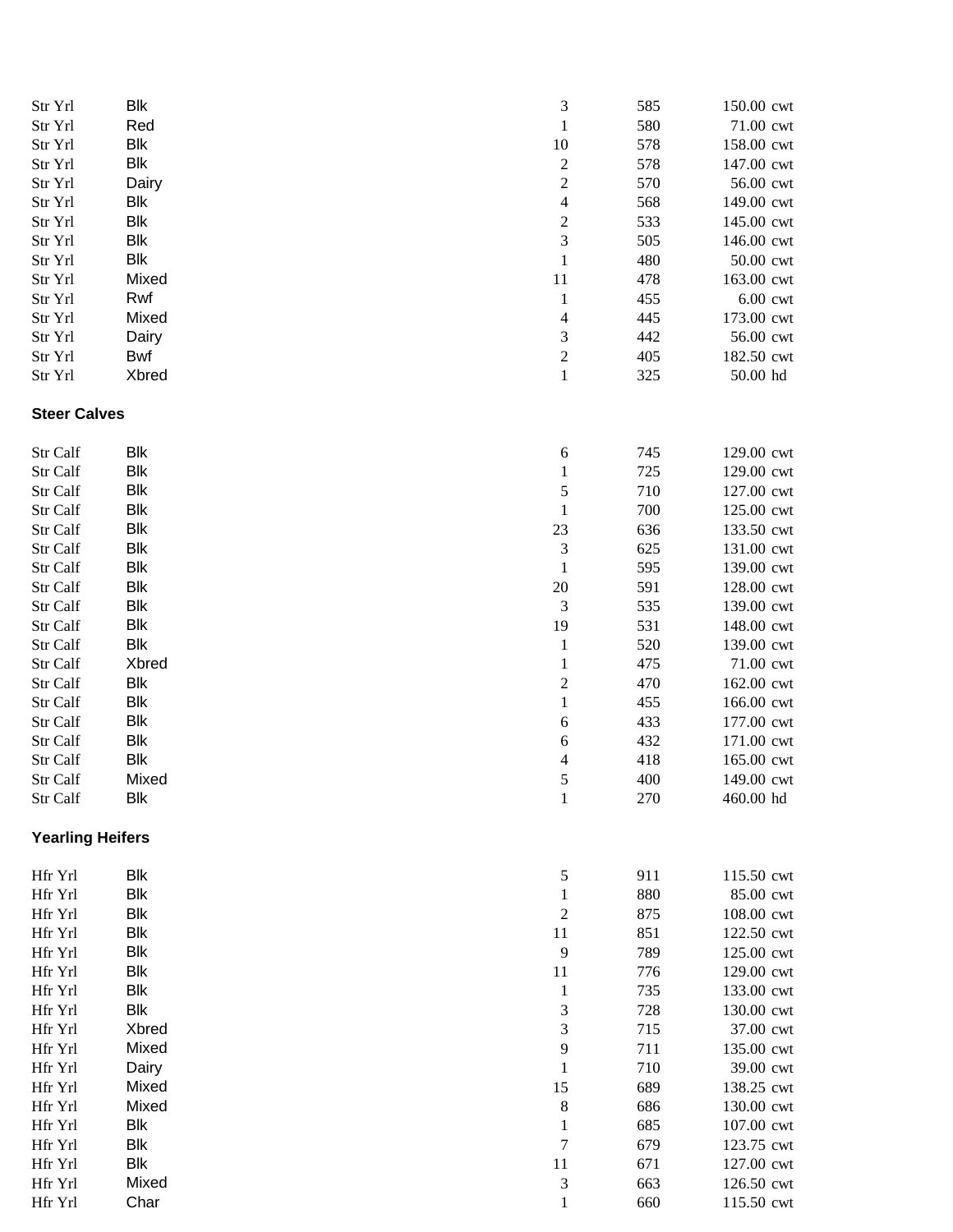| Hfr Yrl              | Mixed      | 12                                       | 660 | 133.00 cwt |
|----------------------|------------|------------------------------------------|-----|------------|
| Hfr Yrl              | Red        | $\overline{\mathbf{4}}$                  | 659 | 129.50 cwt |
| Hfr Yrl              | Blk        | $\boldsymbol{2}$                         | 633 | 133.00 cwt |
| Hfr Yrl              | Blk        | $\overline{\mathcal{L}}$                 | 620 | 121.00 cwt |
| Hfr Yrl              | <b>Blk</b> | $\boldsymbol{2}$                         | 620 | 136.50 cwt |
| Hfr Yrl              | Mixed      | $\overline{\mathcal{L}}$                 | 616 | 135.00 cwt |
| Hfr Yrl              | Blk        | $\overline{\mathcal{A}}$                 | 609 | 129.50 cwt |
| Hfr Yrl              | Char       | $\mathbf{1}$                             | 590 | 22.50 cwt  |
| Hfr Yrl              | Mixed      | 5                                        | 578 | 130.00 cwt |
| Hfr Yrl              | Mixed      | $\overline{\mathcal{A}}$                 | 573 | 137.00 cwt |
| Hfr Yrl              | Blk        | $\overline{c}$                           | 573 | 133.50 cwt |
| Hfr Yrl              | Mixed      | 13                                       | 557 | 136.75 cwt |
| Hfr Yrl              | Blk        | 12                                       | 539 | 139.00 cwt |
| Hfr Yrl              | Mixed      | $\mathfrak{Z}$                           | 530 | 139.00 cwt |
| Hfr Yrl              | Blk        | $\mathfrak{Z}$                           | 518 | 152.00 cwt |
| Hfr Yrl              | Blk        | 6                                        | 490 | 139.75 cwt |
| Hfr Yrl              | Blk        | 8                                        | 484 | 137.00 cwt |
| Hfr Yrl              | Xbred      | $\overline{7}$                           | 464 | 43.00 cwt  |
| Hfr Yrl              | Red        | $\sqrt{2}$                               | 443 | 143.00 cwt |
| Hfr Yrl              | Blk        | 5                                        | 441 | 148.00 cwt |
| Hfr Yrl              | Blk        | $\mathbf{1}$                             | 410 | 45.00 cwt  |
| Hfr Yrl              | Blk        | $\mathfrak{Z}$                           | 400 | 146.00 cwt |
| Hfr Yrl              | Blk        | $\,1\,$                                  | 350 | 117.50 cwt |
| Hfr Yrl              | Blk        | $\,1\,$                                  | 330 | 144.00 cwt |
| <b>Heifer Calves</b> |            |                                          |     |            |
| Hfr Calf             | Blk        | 19                                       | 738 | 110.00 cwt |
| Hfr Calf             | Blk        | $\overline{7}$                           | 689 | 122.50 cwt |
| Hfr Calf             | Blk        | $\mathbf{1}$                             | 675 | 112.00 cwt |
| Hfr Calf             | Blk        | $\mathbf{1}$                             | 655 | 110.00 cwt |
| Hfr Calf             | Blk        | 8                                        | 638 | 119.00 cwt |
| Hfr Calf             | Blk        | 80                                       | 613 | 126.00 cwt |
| Hfr Calf             | Blk        | 15                                       | 610 | 124.50 cwt |
| Hfr Calf             | <b>Blk</b> | $\boldsymbol{2}$                         | 608 | 120.00 cwt |
| Hfr Calf             | Mixed      | $\overline{4}$                           | 601 | 121.00 cwt |
| Hfr Calf             | Blk        | 6                                        | 566 | 130.50 cwt |
| Hfr Calf             | Blk        | $\overline{\mathcal{A}}$                 | 554 | 127.50 cwt |
| Hfr Calf             | Blk        | 5                                        | 541 | 125.00 cwt |
| Hfr Calf             | <b>Blk</b> | $26\,$                                   | 508 | 131.50 cwt |
| Hfr Calf             | Dairy      | $\mathbf{1}$                             | 495 | 45.00 cwt  |
| Hfr Calf             | Mixed      | 13                                       | 493 | 128.50 cwt |
| Hfr Calf             | Blk        | $\mathfrak{Z}$                           | 462 | 134.00 cwt |
| Hfr Calf             | Blk        | $\mathbf{1}$                             | 460 | 130.00 cwt |
| Hfr Calf             | Blk        | $\mathbf{1}$                             | 430 | 134.00 cwt |
| Hfr Calf             | Blk        | $\mathfrak{Z}$                           | 425 | 128.00 cwt |
| Hfr Calf             | Blk        | $\overline{\mathcal{L}}$                 | 411 | 138.00 cwt |
| Hfr Calf             | Mixed      | 6                                        | 402 | 135.00 cwt |
| Hfr Calf             | Blk        | $\mathbf{1}$                             | 375 | 128.00 cwt |
| Hfr Calf             | Blk        | $\overline{c}$                           | 353 | 135.00 cwt |
| Hfr Calf             | Blk        | $\overline{c}$                           | 350 | 154.00 cwt |
| Hfr Calf             | Blk        | $\mathbf 1$                              | 340 | 154.00 cwt |
| Hfr Calf             | Blk        | $\,1\,$                                  | 335 | 140.00 cwt |
| Hfr Calf             | Blk        |                                          | 313 | 144.00 cwt |
|                      | Blk        | $\overline{\mathcal{L}}$<br>$\mathbf{1}$ | 170 | 300.00 hd  |
| Hfr Calf             |            |                                          |     |            |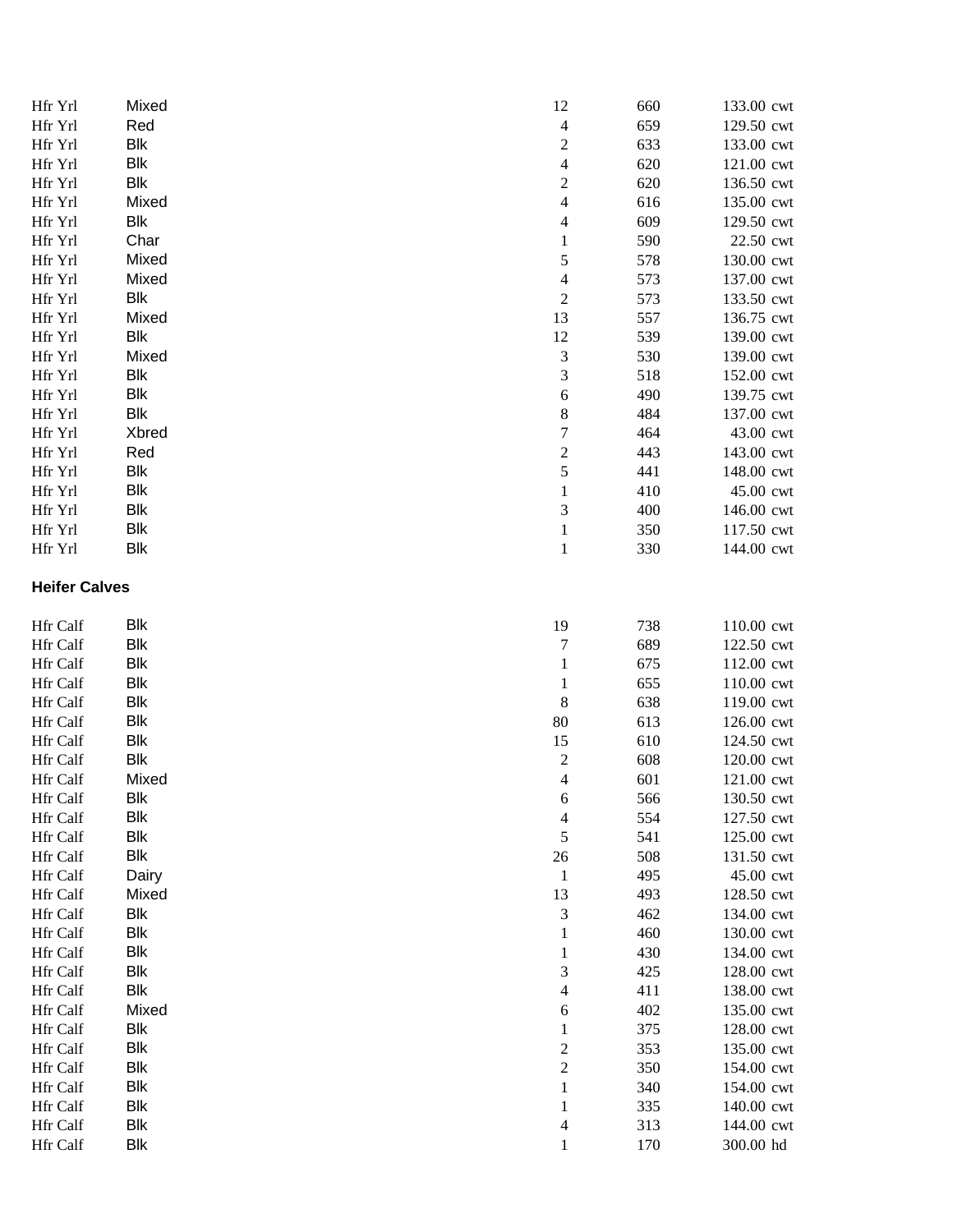## **Bull Calves**

| <b>Bull Calf</b> | Hereford   | $\mathbf{1}$             | 1045 | 78.00 cwt  |
|------------------|------------|--------------------------|------|------------|
| <b>Bull Calf</b> | <b>Blk</b> | $\sqrt{2}$               | 883  | 110.00 cwt |
| <b>Bull Calf</b> | Red        | $\mathbf{1}$             | 765  | $6.00$ cwt |
| <b>Bull Calf</b> | <b>Blk</b> | $\mathbf{1}$             | 730  | 121.00 cwt |
| <b>Bull Calf</b> | <b>Blk</b> | $\overline{c}$           | 710  | 100.00 cwt |
| <b>Bull Calf</b> | <b>Blk</b> | $\mathbf{1}$             | 705  | 88.00 cwt  |
| <b>Bull Calf</b> | <b>Blk</b> | $\mathbf 1$              | 685  | 100.00 cwt |
| <b>Bull Calf</b> | <b>Blk</b> | $\mathbf{1}$             | 575  | 60.00 cwt  |
| <b>Bull Calf</b> | <b>Blk</b> | $\mathbf{1}$             | 555  | 122.00 cwt |
| <b>Bull Calf</b> | <b>Blk</b> | $\overline{\mathcal{A}}$ | 543  | 130.00 cwt |
| <b>Bull Calf</b> | <b>Blk</b> | $\overline{4}$           | 538  | 135.00 cwt |
| <b>Bull Calf</b> | <b>Blk</b> | $\,1\,$                  | 525  | 132.00 cwt |
| <b>Bull Calf</b> | <b>Blk</b> | $\overline{7}$           | 507  | 142.00 cwt |
| <b>Bull Calf</b> | <b>Blk</b> | $\mathbf{1}$             | 500  | 138.00 cwt |
| <b>Bull Calf</b> | <b>Blk</b> | $\boldsymbol{7}$         | 486  | 151.00 cwt |
| <b>Bull Calf</b> | <b>Blk</b> | $\overline{4}$           | 466  | 156.00 cwt |
| <b>Bull Calf</b> | <b>Blk</b> | $\overline{3}$           | 413  | 180.00 cwt |
| <b>Bull Calf</b> | <b>Blk</b> | $\overline{3}$           | 362  | 178.00 cwt |
| <b>Bull Calf</b> | <b>Blk</b> | $\,1$                    | 310  | 475.00 hd  |
| <b>Pairs</b>     |            |                          |      |            |
| Pair             | <b>Blk</b> | $\boldsymbol{2}$         | 1590 | 1180.00 pr |
| Pair             | <b>Blk</b> | $\overline{2}$           | 1428 | 1080.00 pr |
| Pair             | <b>Blk</b> | $\sqrt{6}$               | 1414 | 1270.00 pr |
| Pair             | <b>Blk</b> | $\,1$                    | 1370 | 1050.00 pr |
| Pair             | <b>Blk</b> | $\sqrt{2}$               | 1020 | 1175.00 pr |
| <b>Cows</b>      |            |                          |      |            |
| Cow              | <b>Blk</b> | $\overline{\mathbf{c}}$  | 1688 | 63.00 cwt  |
| Cow              | <b>Blk</b> | $\,1$                    | 1580 | 820.00 hd  |
| Cow              | <b>Blk</b> | $\,1\,$                  | 1560 | 57.00 cwt  |
| Cow              | <b>Blk</b> | $\mathbf{1}$             | 1515 | 58.00 cwt  |
| Cow              | <b>Blk</b> | $\mathbf{1}$             | 1510 | 57.00 cwt  |
| Cow              | Rwf        | $\,1$                    | 1450 | 54.00 cwt  |
| Cow              | Blk        | $\mathbf{1}$             | 1430 | 52.00 cwt  |
| Cow              | <b>Blk</b> | 3                        | 1418 | 875.00 hd  |
| Cow              | Red        | $\mathbf{1}$             | 1395 | 760.00 hd  |
| Cow              | <b>Blk</b> | $\mathfrak{Z}$           | 1383 | 950.00 hd  |
| Cow              | <b>Blk</b> | $\sqrt{2}$               | 1373 | 950.00 hd  |
| Cow              | Mixed      | $\sqrt{2}$               | 1353 | 41.00 cwt  |
| Cow              | <b>Blk</b> | $\mathbf{1}$             | 1315 | 57.00 cwt  |
| Cow              | <b>Blk</b> | $\mathbf 1$              | 1315 | 49.00 cwt  |
| Cow              | <b>Blk</b> | $\mathfrak{Z}$           | 1293 | 720.00 hd  |
| Cow              | <b>Blk</b> | $\overline{3}$           | 1288 | 950.00 hd  |
| Cow              | <b>Blk</b> | $\overline{c}$           | 1278 | 56.00 cwt  |
| Cow              | <b>Blk</b> | $\,1$                    | 1250 | 42.00 cwt  |
| Cow              | <b>Blk</b> | $\overline{4}$           | 1233 | 47.50 cwt  |
| Cow              | Mixed      | $\sqrt{2}$               | 1233 | 50.00 cwt  |
| Cow              | Mixed      | $\,$ 8 $\,$              | 1231 | 50.50 cwt  |
| Cow              | <b>Blk</b> | 15                       | 1223 | 44.50 cwt  |
| Cow              | <b>Blk</b> | $\sqrt{2}$               | 1220 | 44.00 cwt  |
| Cow              | <b>Blk</b> | $\mathbf{1}$             | 1220 | 50.00 cwt  |
| Cow              | <b>Blk</b> | $\mathbf{1}$             | 1220 | 640.00 hd  |
| Cow              | <b>Blk</b> | 14                       | 1208 | 45.25 cwt  |
|                  |            |                          |      |            |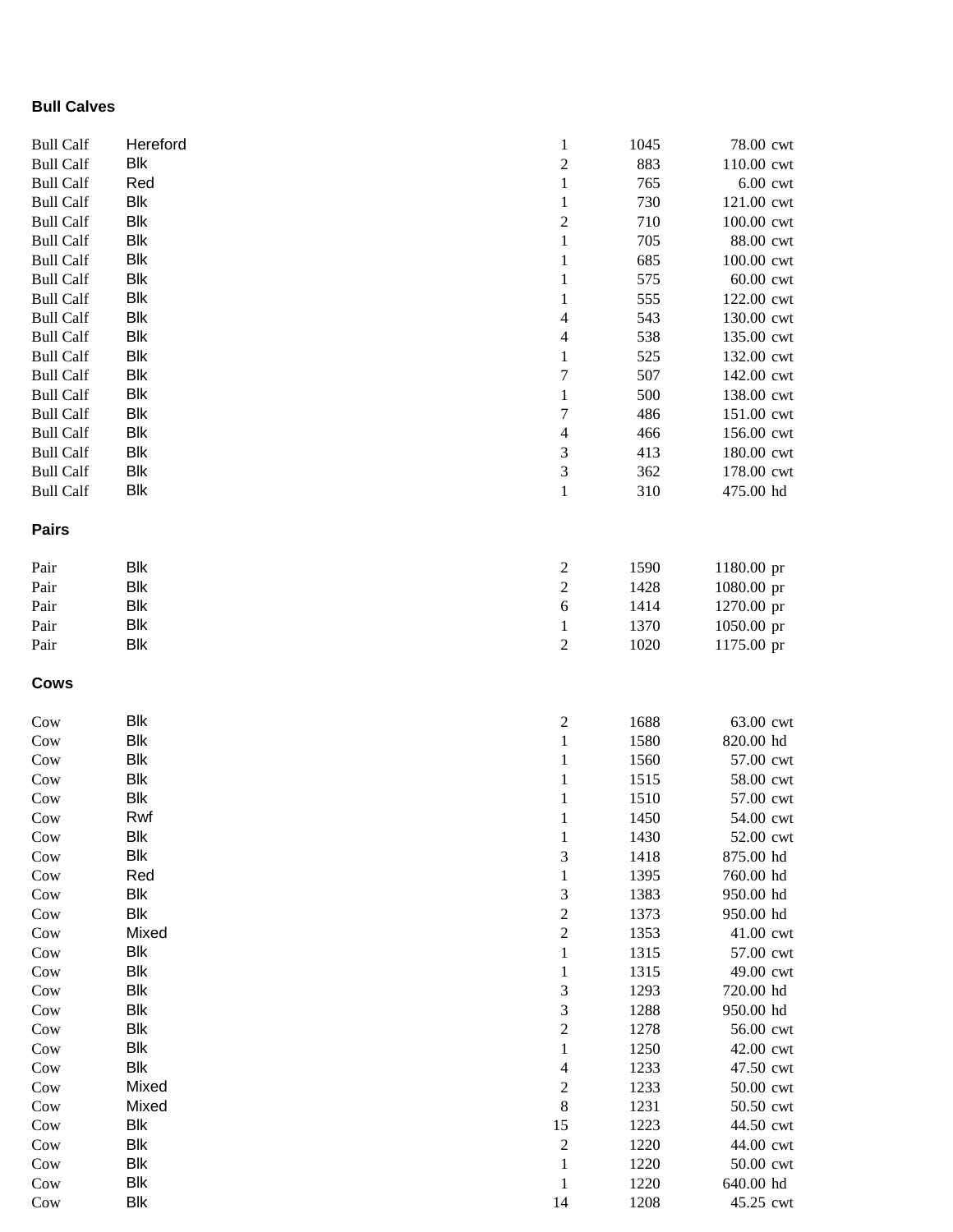| Cow          | <b>Blk</b> | $\overline{\mathcal{L}}$<br>1191 | 54.50 cwt |
|--------------|------------|----------------------------------|-----------|
| Cow          | <b>Blk</b> | $\mathbf{1}$<br>1190             | 53.00 cwt |
| Cow          | <b>Blk</b> | 5<br>1186                        | 54.50 cwt |
| Cow          | Mixed      | $\overline{4}$<br>1184           | 46.00 cwt |
| Cow          | <b>Blk</b> | $\mathbf{1}$<br>1165             | 56.00 cwt |
| Cow          | <b>Blk</b> | $\,1$<br>1165                    | 53.00 cwt |
| Cow          | <b>Blk</b> | 3<br>1117                        | 51.00 cwt |
| Cow          | <b>Blk</b> | $\,1$<br>1110                    | 41.00 cwt |
| Cow          | <b>Blk</b> | $\,1$<br>1100                    | 47.00 cwt |
| Cow          | Red        | $\,1$<br>1100                    | 45.00 cwt |
| Cow          | Xbred      | $\,1$<br>1095                    | 45.00 cwt |
| Cow          | <b>Blk</b> | $\,1$<br>1085                    | 44.00 cwt |
| Cow          | <b>Blk</b> | 12<br>1078                       | 43.50 cwt |
| Cow          | <b>Blk</b> | $\mathbf 1$<br>1075              | 46.00 cwt |
| Cow          | <b>Blk</b> | 11<br>1073                       | 45.25 cwt |
| Cow          | <b>Blk</b> | $\,1$<br>1035                    | 44.00 cwt |
| Cow          | <b>Blk</b> | $\mathbf 1$<br>1030              | 975.00 hd |
| Cow          | <b>Blk</b> | $\,1$<br>1025                    | 55.00 cwt |
| Cow          | <b>Blk</b> | $\,1$<br>1020                    | 46.00 cwt |
| Cow          | <b>Blk</b> | $\overline{\mathbf{c}}$<br>1010  | 44.00 cwt |
| Cow          | Char       | $\overline{c}$<br>1008           | 41.00 cwt |
| Cow          | Red        | $\,1$<br>995                     | 22.00 cwt |
| Cow          | <b>Blk</b> | $\,1$<br>975                     | 51.00 cwt |
| Cow          | Bwf        | 975<br>$\mathbf{1}$              | 52.00 cwt |
| Cow          | Bwf        | $\,1$<br>970                     | 47.00 cwt |
| Cow          | <b>Blk</b> | $\,1$<br>970                     | 47.00 cwt |
| Cow          | <b>Blk</b> | 3<br>957                         | 42.00 cwt |
| Cow          | <b>Blk</b> | $\mathbf{1}$<br>920              | 11.00 cwt |
| Cow          | Dairy      | $\mathbf{1}$<br>855              | 47.00 cwt |
| Cow          | <b>Blk</b> | $\mathbf{1}$<br>820              | 44.00 cwt |
| Cow          | <b>Blk</b> | $\mathbf 1$<br>780               | 44.00 cwt |
| Cow          | <b>Blk</b> | $\,1$<br>760                     | 42.00 cwt |
| Cow          | Xbred      | $\overline{c}$<br>738            | 30.00 cwt |
| Cow          | Xbred      | 3<br>725                         | 21.00 cwt |
| Cow          | Xbred      | $\overline{4}$<br>676            | 18.00 cwt |
| Cow          | Xbred      | $\overline{c}$<br>648            | 20.00 cwt |
| Cow          | Xbred      | 6<br>645                         | 19.00 cwt |
| Cow          | Xbred      | 635<br>$\overline{\mathcal{A}}$  | 14.00 cwt |
| Cow          | Xbred      | $\overline{\mathbf{c}}$<br>603   | 18.00 cwt |
| Cow          | Xbred      | $\overline{c}$<br>560            | 10.00 cwt |
| Cow          | Xbred      | $\overline{4}$<br>523            | 15.00 cwt |
| Cow          | Xbred      | 470<br>$\mathbf{1}$              | 15.00 cwt |
| <b>Bulls</b> |            |                                  |           |
| Bull         | <b>Blk</b> | $\mathbf{1}$<br>2085             | 80.00 cwt |
| Bull         | <b>Blk</b> | $\mathbf 1$<br>2045              | 82.00 cwt |
| Bull         | <b>Blk</b> | $\mathbf 1$<br>1995              | 80.00 cwt |
| Bull         | Xbred      | $\mathbf{1}$<br>1950             | 84.00 cwt |
| Bull         | <b>Blk</b> | 1900<br>$\mathbf{1}$             | 75.00 cwt |
| Bull         | <b>Blk</b> | 1890<br>$\mathbf{1}$             | 79.00 cwt |
| Bull         | Red        | $\mathbf{1}$<br>1865             | 81.00 cwt |
| Bull         | Red        | $\mathbf{1}$<br>1775             | 41.00 cwt |
| Bull         | <b>Blk</b> | $\,1$<br>1765                    | 75.00 cwt |
| Bull         | <b>Blk</b> | $\overline{\mathbf{c}}$<br>1763  | 78.00 cwt |
| Bull         | <b>Blk</b> | 5<br>1594                        | 62.00 cwt |
| Bull         | Red        | $\mathbf{1}$<br>1460             | 62.00 cwt |
| Bull         | Xbred      | 1390<br>$\mathbf{1}$             | 58.00 cwt |
|              |            |                                  |           |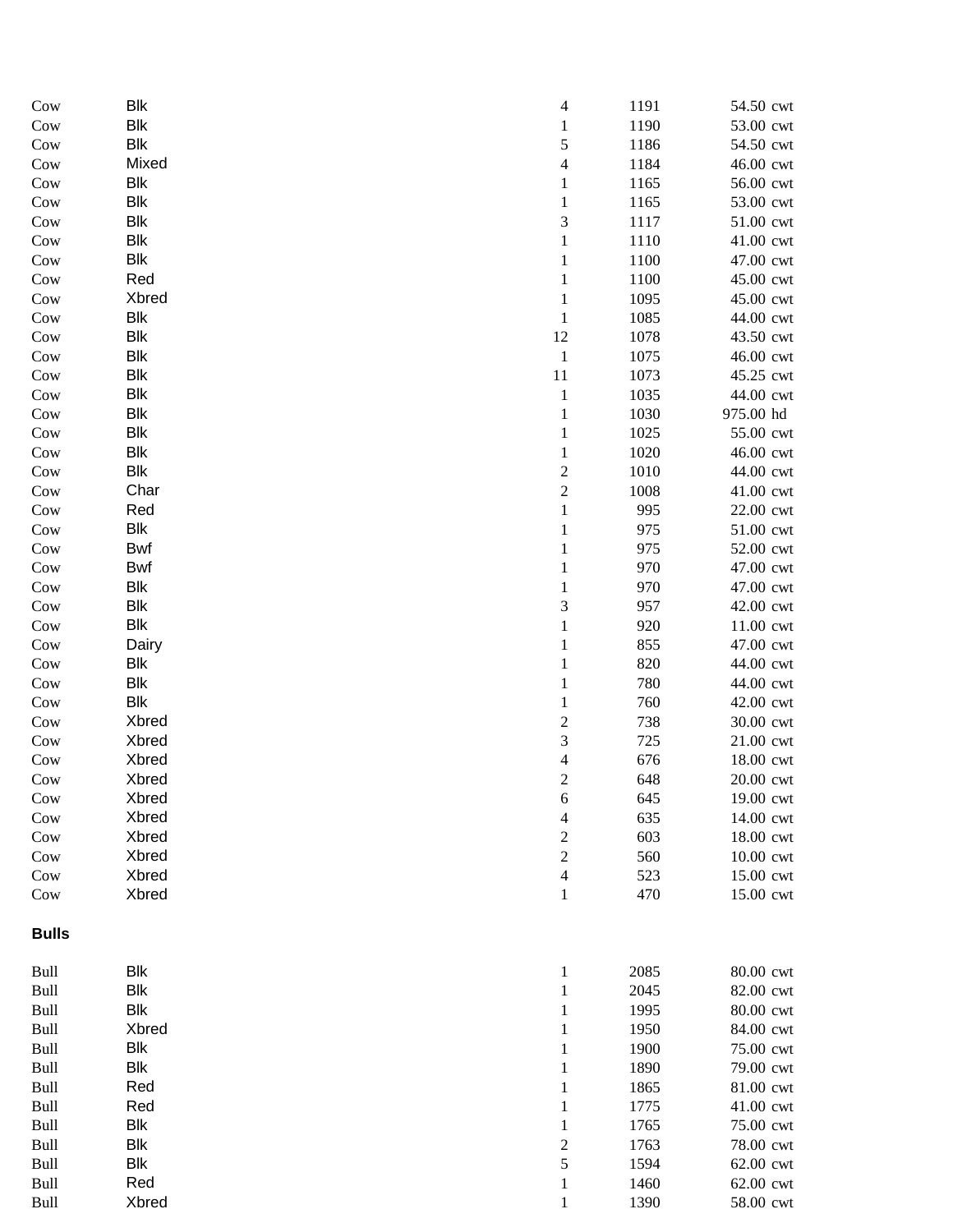| Bull | Blk   |  | 1385 | 57.00 cwt |
|------|-------|--|------|-----------|
| Bull | Xbred |  | 1335 | 19.00 cwt |
| Bull | Xbred |  | 1235 | 35.00 cwt |
| Bull | Xbred |  | 145  | 25.00 cwt |
| Bull | Blk   |  | 973  | 84.00 cwt |